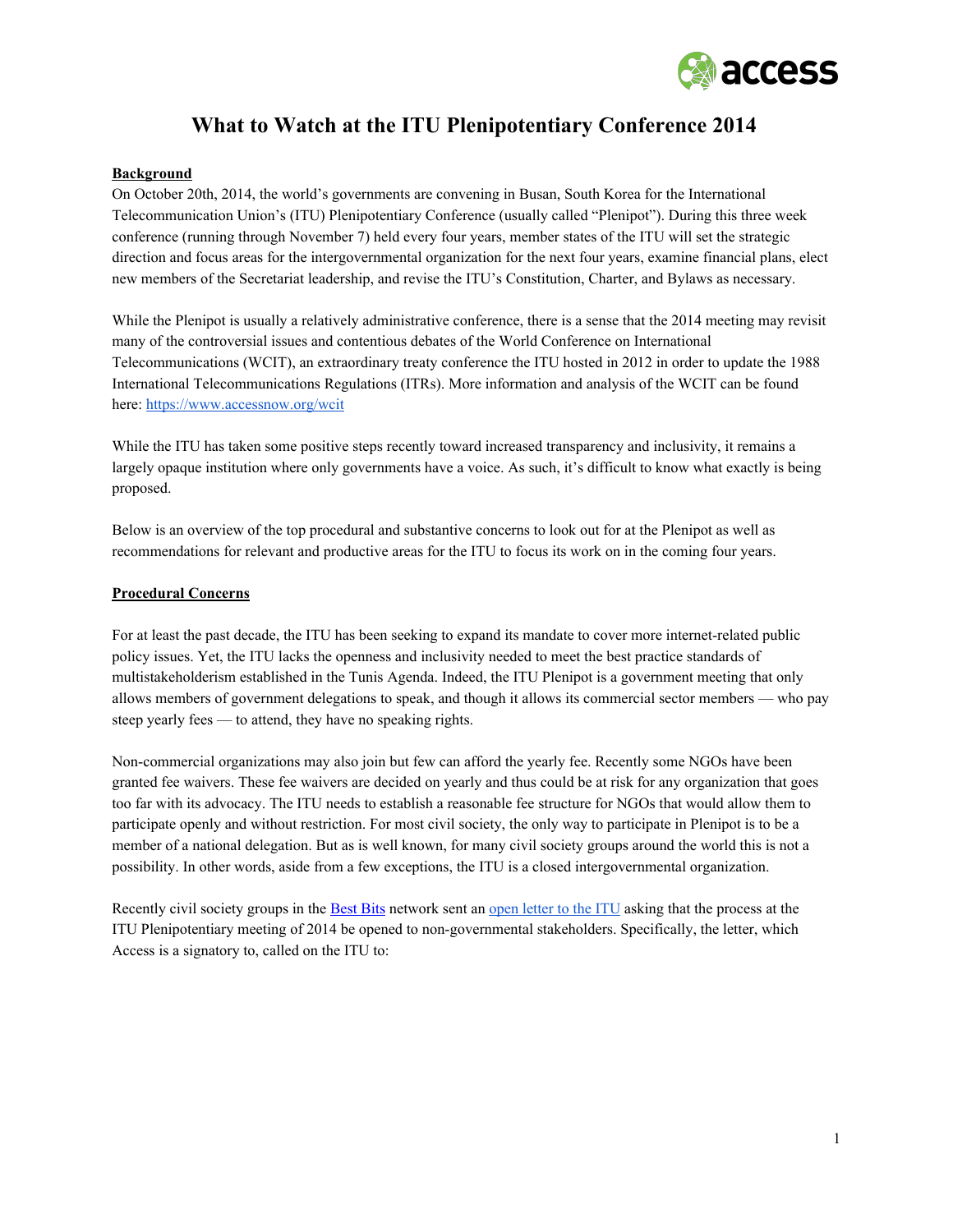

#### 1. **Webcast all committee proceedings**;

- 2. **Open the Plenipotentiary Plenary and Committee Sessions to onsite observers,** regardless of their participation status;
- 3. **Create an online public contribution platform** (as there was at the WCIT) and register such contributions as official Information Documents to be considered in debates among state parties; and
- 4. **Highlight the benefits of openness and transparency** in an effort to formalize greater public access to ITU processes and documentation.

A week after the publication of the letter, Secretary-General Touré [responded,](http://www.google.com/url?q=http%3A%2F%2Fwww.itu.int%2Fen%2Fplenipotentiary%2F2014%2FDocuments%2Fitu-sg-response-letter-civil-society.pdf&sa=D&sntz=1&usg=AFQjCNHT6YCizfiMM2DX6q4021FjxHaUxg) expressing support for civil society's demands for meaningful participation and openness, but noting that ultimately most of these questions must be decided by the Heads of Delegation (more on that below).

The ongoing work of the ITU, and any work items that may be done according to the strategic plan to be agreed upon in Busan, will likely be closed to non-state actors, unless the ITU changes its policy. Some of the most critical work being done, for example in the ITU Council and its working groups, have remained closed to internet civil society and other stakeholders. Several of the proposals including those from the Regional Commonwealth in the Field of Communications (RCC, consisting mostly of Russia and the former Soviet states) and the League of Arab States (LAS) have recommended that the Council meetings related to internet issues remain closed to all stakeholders except those from member states.

Not only are the working groups closed, many of documents remain inaccessible to all but member states and sector members – the documents we do have been leaked. The fact that in 2014, the world's people still [depend](http://www.google.com/url?q=http%3A%2F%2Fwcitleaks.org%2F&sa=D&sntz=1&usg=AFQjCNFIrNyTNLfqlyDfb8GL5bDMfddaTA) on leaks to get necessary documentation remains one of the scandals of ITU. The members of the ITU do have access to the documents and could theoretically distribute them to their populations, though this rarely happens. The continuing secrecy and closed door nature of the ITU remains a barrier to any consideration of expanding the ITU's role in internet governance and policy.

In response to the civil society letter and due to the support of the ITU Secretary General, the plenary decided to make many of the documents open to the public as well as to provide webcasts of:

- the Plenary meetings,
- the meetings of the Working Group of the Plenary, which will be handling public policy including issues related to the internet,
- meetings of Committee 5 (which handles Policy and Legal matters), and
- meetings of Committee 6 (which handles Administration and Management).

These documents can be found on the [ITU](http://www.google.com/url?q=http%3A%2F%2Fwww.itu.int%2Fen%2Fplenipotentiary%2F2014%2FPages%2Fdocuments.aspx&sa=D&sntz=1&usg=AFQjCNGVF7YlHUZfyr_U4YbMBmHY1l25gQ) site. This is a welcome step forward by the ITU. We hope that this is the first of many such steps at this year's Plenipot.

## **Substantive Concerns**

Most of the substantive concerns with the ITU, beyond those of openness, accountability, and transparency, are resolutions that would expand the agency's mandate into areas of internet governance and policy that fall outside of its existing mandate and core competencies. To be clear, the ITU – in particular ITU-D, the agency's development bureau – has traditionally played an important role in expanding broadband access, ensuring telecommunications interoperability, setting spectrum allocations, and more, some of which touch on aspects of the internet. We are particularly concerned about the ITU having any role in regulating content on the internet or the protocols used to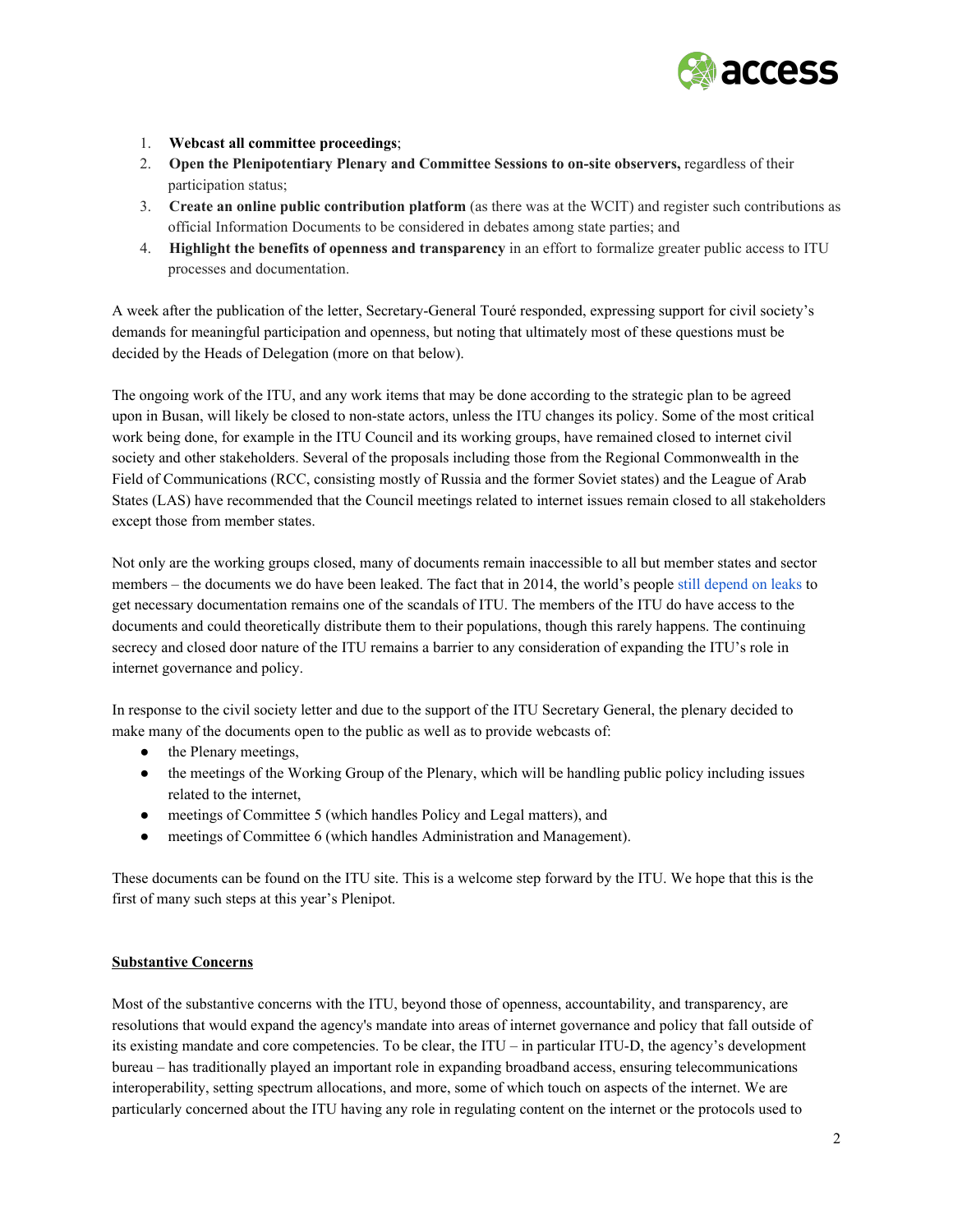

transmit content on the internet. Simply put, the ITU's nature as an opaque, intergovernmental institution excludes key stakeholders who are affected by internet governance decisions, and there are several other wellestablished institutions that are doing this work well already.

Below are a few of the top issues we'll be encountering over the next few weeks. We've included brief descriptions of the arguments as well as the proponents and opponents in each debate to the extent known.

Generally speaking, national governments make proposals that then have to be adopted by their respective regional group, which in turn get forwarded to the plenary. While the ITU encourages states to submit proposals in advance, it is possible for proposals to be made on the floor of the conference. The regional groupings are referred to here by their official acronyms:

APT: Asia-Pacific Telecommunity (Headquarters in Thailand) CITEL: InterAmerican Telecommunications Commission (Headquarters in US) ATU: African Telecommunications Union (Headquarters in Kenya) LAS: League of Arab States (Headquarters in Egypt) RCC: Regional Commonwealth in the field of Communications (Headquarters in Russia) CEPT: European Conference of Postal and Telecommunications Administrations

● **Definition of ICT** Proposals for continued the effort to develop a working definition of ICT. (Document 48, Resolution 140)

The ITU's various governing documents give it purview over Information and Communications Technologies, or ICT, and the definition of this term has to date been understood to exclude the internet. At nearly every ITU meeting there is an attempt by some states to define Information and Communications Technologies, or ICT. Doing so would expand the ITU's mandate to include internet related public policy issues, and since ICT is a term that is used throughout many ITU documents, changing this underlying definition, would have significant ramifications. The ITU council has previously failed to agree on a working definition, and this discussion will continue at Plenipot.

**For**: League of Arab States. This group would not only leave in language dealing with the working definition of ICT, they request the ITU Council "submit a working definition of the term "ICT" to the Council and working groups of the Council, for possible transmission to the next plenipotentiary conference;" ACP also supports continued work on the working definition.

**Against**: EUR IAP and RCC both strike the language dealing with the working definition from the resolution.

● **Cybersecurity** – Proposals to strengthen the role of the ITU in cybersecurity (Resolutions 130, 174, 179, 181)

Under the aegis of the World Summit on the Information Society (WSIS) Action Line C5, the ITU has traditionally had a limited role in cybersecurity, specifically around capacity building, cooperation, and coordination. There are a number of proposals seeking to expand the ITU's role in this area, which may result in threats to internet openness and user rights, particularly given Russia's historic leadership in the ITU's cybersecurity efforts. Specifically, there are proposals that would strengthen "the role of the ITU in building confidence and security in the use of information and communications technologies"; on "ITU's role with regard to international public policy issues relating to the risk of illicit use of information and communication technologies"; and "Definitions and terminology relating to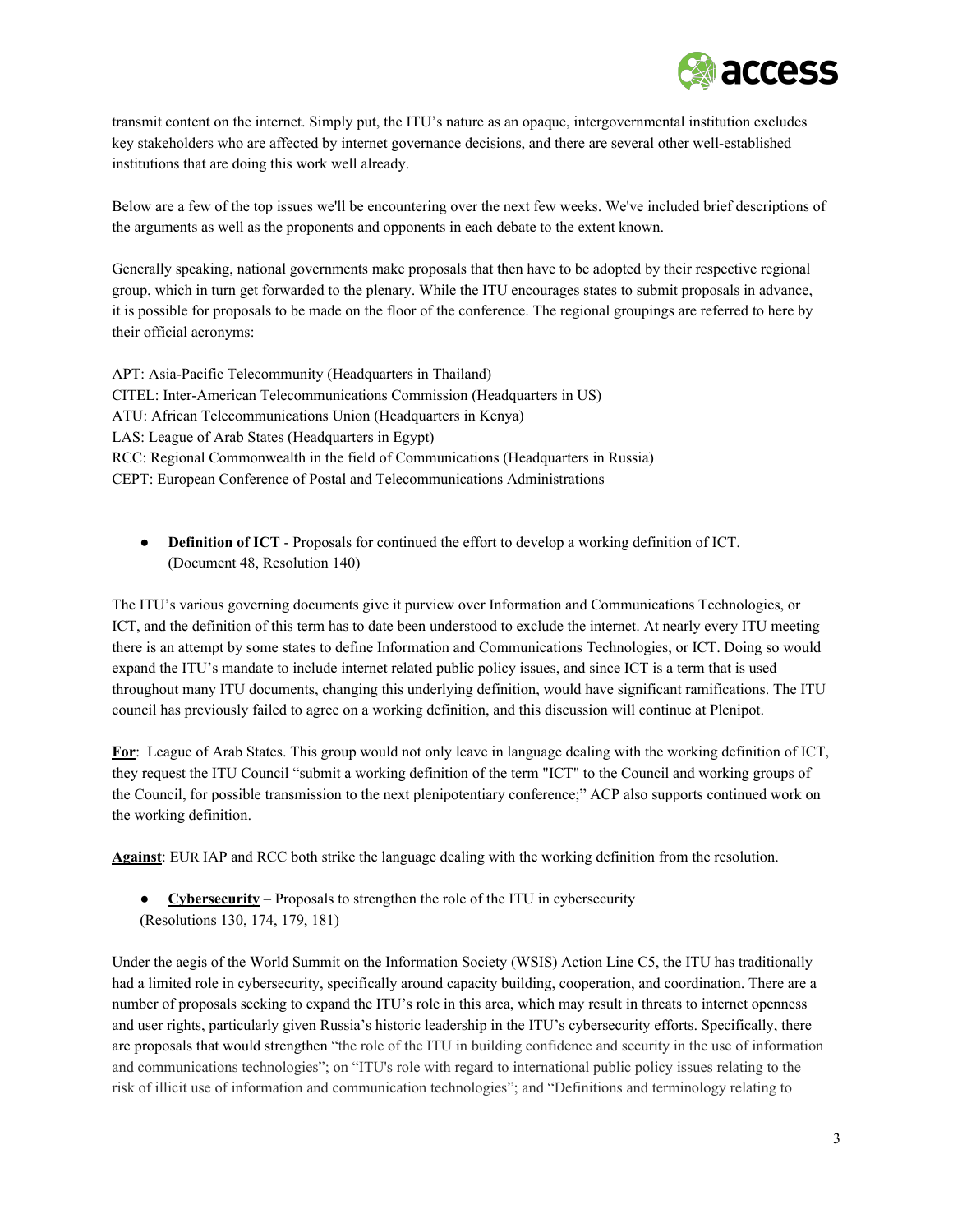

building confidence and security in the use of ICTs." There are also calls for a treaty that would likely threaten content on the internet and further erode privacy on the internet.

**Pro** – Arab States, Cuba, RCC

**Against** USA

**Complication** - Brazil has [recommended](http://www.google.com/url?q=http%3A%2F%2Ffiles.wcitleaks.org%2Fpublic%2FS14-PP-C-0075!!MSW-E.pdf&sa=D&sntz=1&usg=AFQjCNFQmf1fkO41jxxKvVbr-qci7qiUmA) language changes to resolution 130 to increase the scope of ITU cybersecurity work to include human rights and privacy. While it is important that all cybersecurity issues be grounded in human rights, expansion of the scope of ITU is a risk.

**Alternative** Work being done in the IETF and in other internet organizations to produce protocol changes that mitigate the threats combined with the expansion of CIRTs and CSIRTS and private sector initiatives like the Messaging, Malware and Mobile Anti-Abuse Working Group  $(M<sup>3</sup>AAWG)$  are already effectively addressing many of the challenges these proposals speak to. A more relevant and useful area for the ITU to focus on is increasing capacity development efforts to ensure member states are able to mitigate threats and protect their networks. Both the Cuban and the RCC proposal support such capacity building, but they also go beyond that by recommending that the ITU become more active in technical and operational issues.

● **Internet of Things** – Facilitating Internet of Things (IOT) to prepare for a globally Connected World. ( Resolution ACP-2 67A1)

APT has proposed a new resolution on facilitating the Internet of Things (IOT) as part of a globally connected world. Even as these technologies are being rapidly developed, these connected devices are communicating on spectrum bands reserved for ISM (industrial, scientific and medical) applications and the allocation of spectrum for IMT (International Mobile Telecommunications) services. The proposal calls for best practices, studies, and other work to address security and interoperability to foster IOT, including inviting the next World Radiocommunication Conference to consider the necessity to study the requirement to allocate spectrum for IOT as appropriate. We believe that the ITU could have an important role in facilitating enabling technologies and promoting the improvement of technical infrastructure in this arena. However, we are concerned that the language around security and interoperability may be used as a guise to involve the ITU in the regulation of content transmitted over these devices. Given that this proposal originated with the Republic of Korea, which is the host of this Plenipot, there will likely be an interest in including a proposal around IOT in the ITU Strategic Plan.

## **Pro** APT

● **Internet Applications** – Changes to the ITU's role with regard to international public policy issue pertaining to the internet and the management of internet resources, including domain names and addresses (Resolution 102).

Among the many changes proposed to Resolution 102 ITU's role with regard to international public policy issue pertaining to the Internet and the management of Internet resources, including domain names and addresses, the LAS have proposed the development of standards on regulatory, policy and technical aspects of Over The Top (OTT) services (applications like WhatsApp and Netflix that run over internet). In their recommended changes to Resolution 102, the LAS also recommend that the ITU take a leadership role in the changes involved in transitioning the control of IANA from the U.S. government within a multistakeholder framework. Multilateral control of the internet poses a risk to the openness of the internet and would cause the loss of the multistakeholder cooperation that has allowed the internet to thrive as a globally shared public resource. In respect to the IANA transition, while the ITU itself and the member states are stakeholders, with national governments in particular having a role in the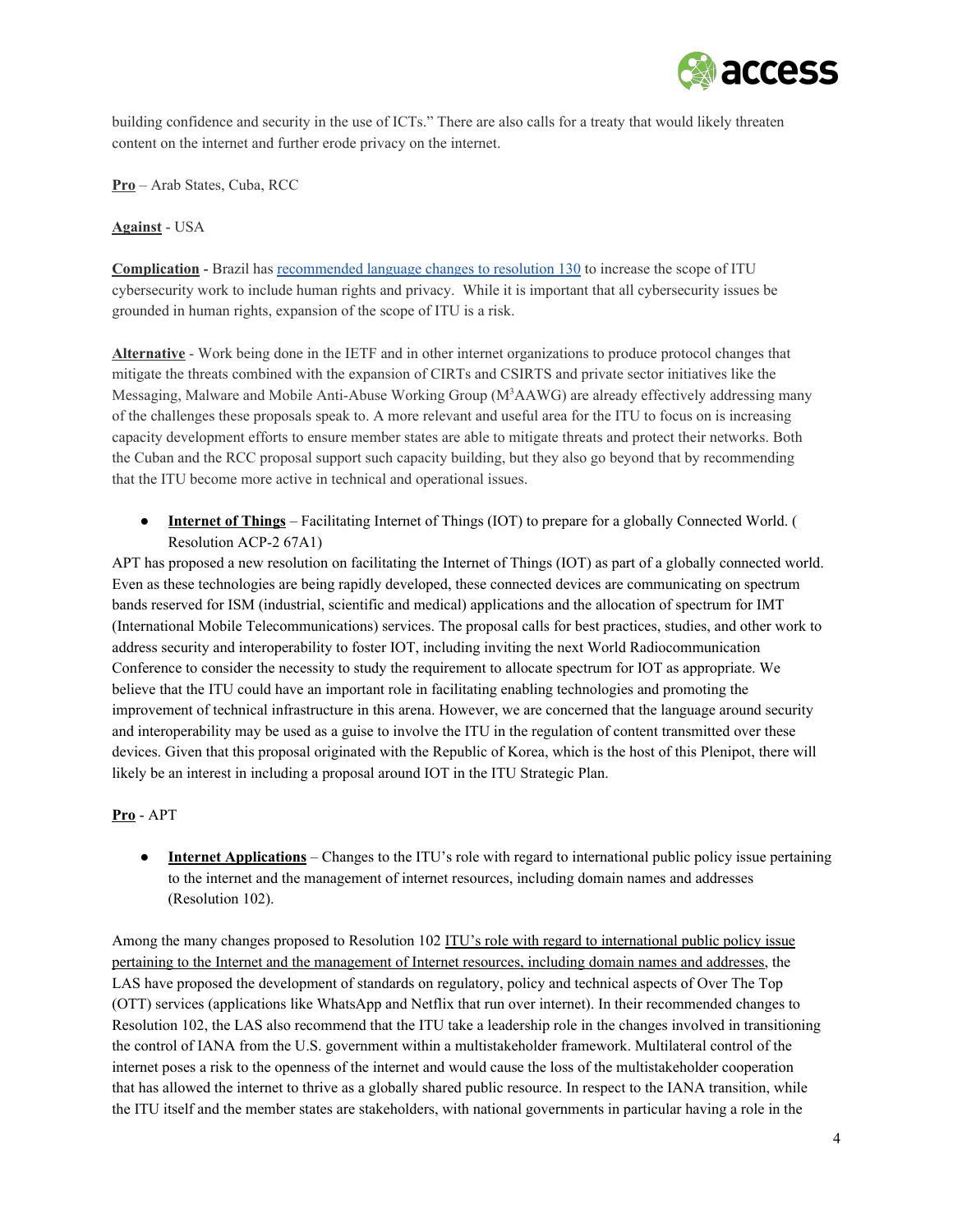

management and governance of critical internet resources and the stewardship of those resources, any attempt by the ITU to gain a leadership role in this process would threaten the development of an acceptable multistakeholder model for the transition of the stewardship of these resources, resulting in the possible loss of this opportunity, an opportunity desired by most of the Internet's stakeholders.

# **Pro** – LAS

# **Against** – USA

## **Recommendations, positive agenda, and what we actually think the ITU should do**

While it is not appropriate for the ITU to assume the role many member states wish for it vis-a-vis the internet, there are useful and productive areas within the agency's current mandate that the ITU can and should focus on over the next four years:

- Continuing and expanding upon ITU-D's globally-leading work to expand access to the internet and build out internet and telecommunications infrastructure.
	- Promoting North-South and South-South knowledge and technology transfer and human resource development and training, in line with the Tunis Agenda.
	- Build off of the WCIT resolution on access to fiber optic cable for landlocked countries. As outlined in th[e](http://www.google.com/url?q=http%3A%2F%2Fwww.lldc2conference.org%2Fcustom-content%2Fuploads%2F2014%2F10%2F1460798E.pdf&sa=D&sntz=1&usg=AFQjCNFvjpPnDEyRNQib8UwEgrJCCSWa1g) Draft Programme of Action for [Landlocked](http://www.google.com/url?q=http%3A%2F%2Fwww.lldc2conference.org%2Fcustom-content%2Fuploads%2F2014%2F10%2F1460798E.pdf&sa=D&sntz=1&usg=AFQjCNFvjpPnDEyRNQib8UwEgrJCCSWa1g) Developing Countries for the Decade 2014-2024, ITU should provide "necessary financial and capacity-building support to landlocked developing countries in a well-coordinated and coherent manner." Priorities in these countries where ITU support can be necessary include "improving access to high-capacity international fiber optic cable networks" and "laying high-bandwidth backbone networks to connect towns and cities within countries."
	- Broadband development and bridging the "new" digital divide between those who have access to high quality broadband and those who connect via relatively expensive and lowcost GPRS.
	- In line with the [Programme](http://www.google.com/url?q=http%3A%2F%2Funohrlls.org%2FUserFiles%2FFile%2FIPoA.pdf&sa=D&sntz=1&usg=AFQjCNEUMMqkRLbUUcPMRm1bdRn6L_CQlQ) of Action for the Least Developed Countries for the Decade 2011-2020, continue efforts to "Significantly increase access to telecommunication services and strive to provide 100 per cent access to the Internet by 2020;
- Under the aegis of WSIS Action Line C5 on cybersecurity, promote the development, coordination, and appropriate resourcing of CERTs and CSIRTs. Complemented by corresponding resolutions focused on increasing cybersecurity capacity, including the spread of protocols and applications that mitigate cybersecurity threats, this could be a very strong bulwark against the increasing militarization of cybersecurity.
- Support for the equality of women and increased participation of women and youth in the ICT fields. Efforts by *the Broadband Commission for Digital Development* – which is cosponsored by the ITU and UNESCO – and the *Working Group on Broadband and Gender* should be supported. Most recently, this working group convened last month to come up with a list of [measures,](http://www.google.com/url?q=http%3A%2F%2Fwww.broadbandcommission.org%2Fevents%2FPages%2F3rd-WG-G-Meeting.aspx&sa=D&sntz=1&usg=AFQjCNGo5N0cwUlMuzgKWMYi3PNkGOT7wA) which should be endorsed and implemented by ITU in order to tackle gender-based digital divide. These measures include:
	- Integrating Gender and National ICT and Broadband Policies.
	- Improving Sex-Disaggregated ICT Statistics and Measurement.
	- Taking Steps to Boost the Affordability and Usability of ICT Products and Services.
	- Improving Relevant and Local Content Online.
	- Initiating an Action Plan to achieve gender equality in access to broadband by 2020.